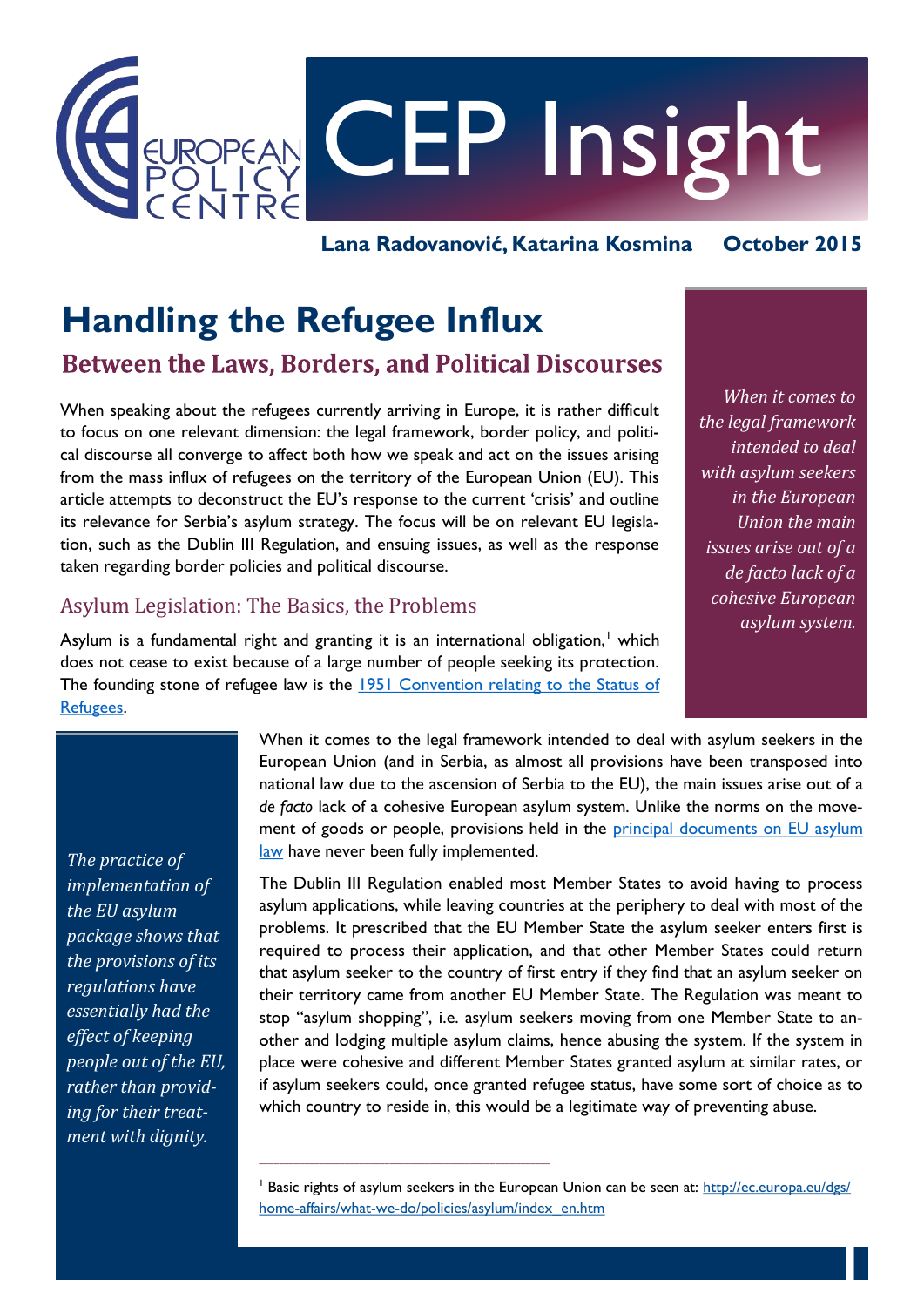The practice of implementation of the EU asylum package shows that the provisions of its regulations have essentially had the effect of keeping people out of the EU, rather than providing for their treatment with dignity. Due to geography and visas there are several countries which will always be the ones receiving first, while others will have the option of denying any obligation to process asylum claims. Countries of first entry are coincidentally those with the lowest acceptance rates in the Union, i.e. Hungary at 9%, Croatia at 11%, Greece at 15%. Once asylum seekers are rejected in these countries, they cannot proceed to another Member State which has a much higher acceptance rate and ask for a re-examination of their claim. Considering that rates of acceptance vary greatly, with Sweden (77%) and the Netherlands (67%) being at the top, and the aforementioned peripheral states at the bottom, the Dublin Regulation in reality prevents people from having their applications processed in countries which are much more likely to recognise the persecution they went through and accept their claim for refugee status. For many, being denied asylum is a life threatening matter, and therefore attempting to reach the countries with higher acceptance rates (usually Western European ones) is paramount.

With legislation that allows for such different implementation by each Member State, and leaves certain peripheral Member States on their own to deal with hundreds of thousands of people, the EU has made it easy for its politicians to exploit asylum seekers to further their own agenda. European decision-makers have used the ambivalent legal concepts and the language surrounding the mass influx to enact repressive measures which strongly affect the basic human rights of refugees.

### *Asylum acceptance rates vary across EU Member States, with Western countries such as Sweden (77%) and the Netherlands (67%) having some of the highest rates, while Greece (15%), Croatia (11%), and Hungary(9%) are at the bottom.*

#### The Roles of Borders and Those who Guard Them

Apart from the legal framework, there are several other relevant dimensions of Eu-

*...the overall EU response to the refugee influx can be mainly characterised as inconsistent, lacking in agreements, and generally confused. What should have been uniformly regarded as a humanitarian crisis, has been portrayed by many EU decision-makers as a security crisis.*

rope's dealing with refugee-related issues. Although the EU member states have removed the borders within the Union, thus allowing unrestricted travel within the Schengen area, with the ongoing mass refugee influx, some inner borders have been reintroduced. Borders have become a dangerous tool in light of the recent refugee influx. While Hungary has erected a 175km long razor-wire fence with [Serbia](http://www.theguardian.com/world/2015/jun/17/hungary-closes-border-serbia-starts-building-fence-bar-migrants) and began doing the same with *Croatia*, [Germany](http://www.theatlantic.com/international/archive/2015/09/germany-merkel-refugee-asylum/405058/) first opened up its borders vowing not to apply the Dublin Regulation to Syrian refugees, only to promptly reinstate [border controls](http://www.spiegel.de/international/europe/germany-introduces-border-controls-to-slow-refugee-influx-a-1052840.html) and slow down the refugee influx. Croatia has been going through its own phases, most notably **blocking all traffic on its border with Serbia**.

Another potentially repressive tool which can be directed at refugees is police action. Hungarian polic[e have used tear gas and water cannons against refugees](http://www.aljazeera.com/news/2015/09/hungary-tear-gas-water-cannon-refugees-150916140918312.html) protesting and demanding entry into Hungary, while Slovenia's riot police have used [pepper spray against refugees](http://www.nytimes.com/aponline/2015/09/18/world/europe/ap-eu-europe-migrants-the-latest.html) attempting to cross the border. To say the least, these methods are inhumane and inconsistent with both EU law and European values. But violence has not been the dominant response across EU states, rather the overall EU response to the refugee influx can be mainly characterised as inconsistent, lacking in agreements, and generally confused. What should have been uniformly regarded as a humanitarian crisis, has been portrayed by many EU decisionmakers as a security crisis. This leads to the third and last dimension of the EU's response to the refugee influx, namely discourse.

#### The Power of Nomenclature: How Speech Precedes Action?

The relevance of how the discourse surrounding the current refugee situation is constructed has been extensively disregarded. Is this a crisis or a mass influx of refugees? The consensus is on the term crisis, but some have argued that it all began as an influx, whereas it was the EU's insufficient and inappropriate response that has

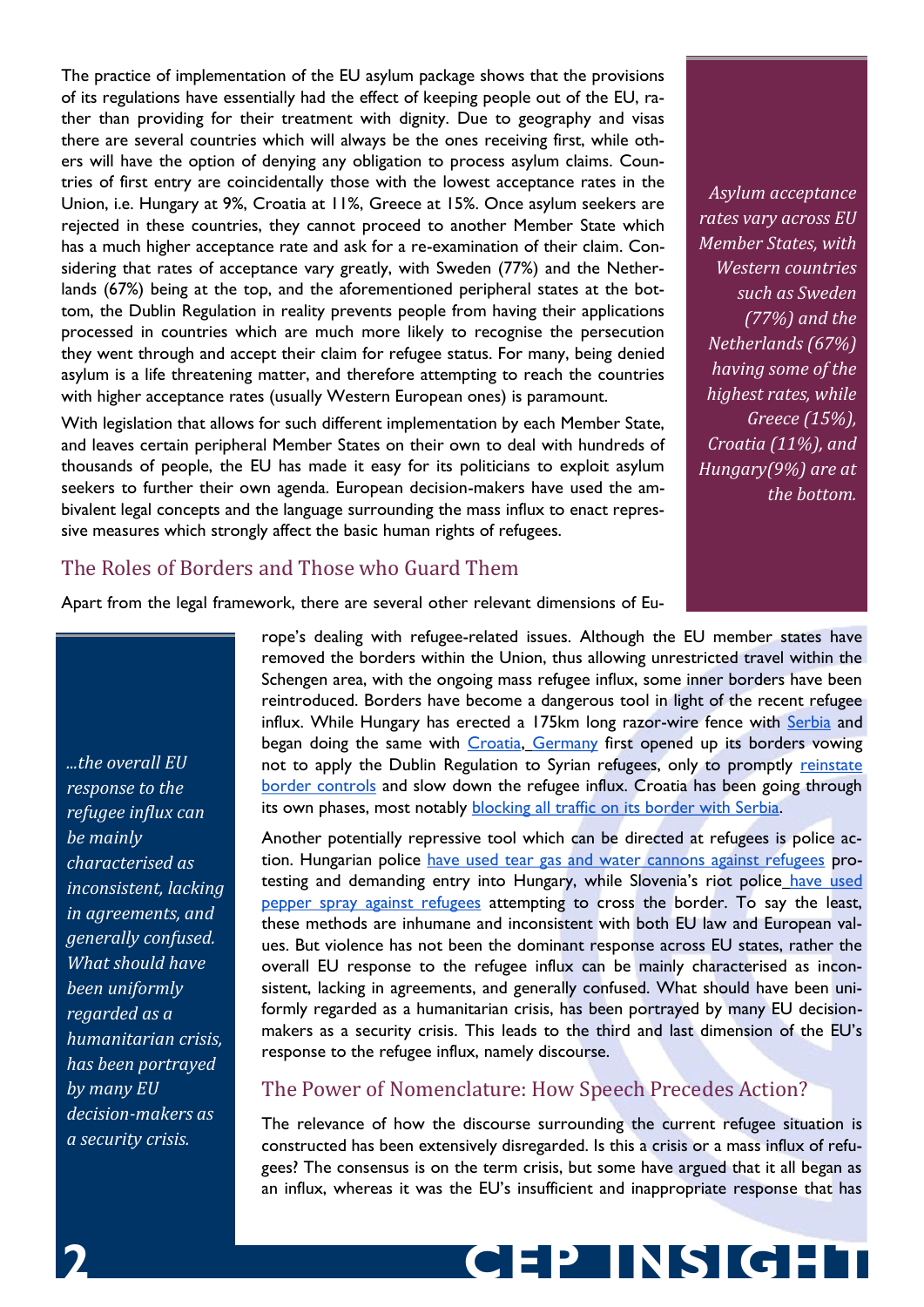*What we now have in front of us is both a humanitarian crisis and a crisis of European values, and this was caused by the use and abuse of basic concepts surrounding refugees. Refugee or illegal immigrant? Influx or crisis? Humanitarian disaster or a security threat?* 

turned it into a crisis.<sup>1</sup> What we now have in front of us is both a humanitarian crisis and a crisis of European values, and this was caused by the use and abuse of basic concepts surrounding refugees. Refugee or illegal immigrant? Influx or crisis? Humanitarian disaster or a security threat? If we accept the viewpoint that threats are concepts socially constructed through speech acts, then the process currently happening in certain EU states would be called *securitization*. 2

In the narrative of securitization, governments can interpret and present a specific issue as an existential threat to national security, thereby convincing the public that extraordinary measures such as the closure of borders or the inhumane treatment of refugees and migrants are justified. This line of thinking clearly corresponds with the behaviour and reasoning of certain EU politicians, with Hungary's Prime Minister, Viktor Orbán being the prime example. Hungary's government has securitized refugees and immigrants in general not only through their speech, but also through actions such as sending out a ["National Consultation on Immigration and Terror](http://www.kormany.hu/en/prime-minister-s-office/news/national-consultation-on-immigration-to-begin)[ism"](http://www.kormany.hu/en/prime-minister-s-office/news/national-consultation-on-immigration-to-begin) questionnaire to 8 million of its citizens (perniciously attempting to connect immigration with terrorism in people's minds), or [placing anti-immigration posters](http://www.bbc.co.uk/monitoring/hungarian-antiimmigration-posters-spark-outrage) across the country with messages such as "If you come to Hungary, you cannot take the jobs of Hungarians!" These types of securitizing acts can, at least to a certain extent, explain the prevailing [anti-immigration and anti-refugee sentiment](http://www.dw.com/en/un-agency-claims-hungarian-government-increasingly-vilifies-refugees/a-18440485) in Hungary, the infamous case of [th](http://www.theguardian.com/world/2015/sep/08/hungarian-nationalist-tv-camera-operator-filmed-kicking-refugee-children)e camera operator tripping and kicking refugees being one of the more extreme examples of these sentiments. Conversely, political discourse showing sympathy with the plight of refugees and other migrants may help calm down the general public in the context of the mass influx, and make it clear that violent behaviour towards these individuals is unacceptable.

# **Conclusion: What this all means for Serbia and the Refugees Traversing It?**

There is widespread consensus that the lack of a unified and comprehensive EU response to the refugee influx and accompanying humanitarian crisis has left the Bal-kan countries, Serbia in particular[, to bear a burden incongruent with their capaci](http://www.theguardian.com/commentisfree/2015/sep/02/eu-balkans-refugee-crisis-serbia)[ties.](http://www.theguardian.com/commentisfree/2015/sep/02/eu-balkans-refugee-crisis-serbia) Serbia, surrounded by EU states but still in the process of accession, has had to choose its own strategy for dealing with the mass influx of refugees transiting its territory[. Its own asylum prvisions](http://www.paragraf.rs/propisi/zakon_o_azilu.html),although mirroring the EU's asylum law package, [has rarely been implemented properly.](http://pescanik.net/sta-se-mora-reci-o-pravu-na-azil-u-srbiji/) This is one of the reasons why Serbia is usually evoked as a transit, rather than a destination country for asylum seekers. By letting refugees move freely within its borders, it breaks none of the EU rules. However, it is put in a difficult position when its EU neighbours, contrary to both EU and international law, close their borders and prevent people from lodging asylum claims. Nonetheless, Serbia's actions in terms of police behaviour and open borders, as well as its political discourse, have been overwhelmingly refugee-friendly.

<sup>1</sup> Bieber, Florian. "Europe's Inertia Has Made a 'Crisis' of an Influx." Balkan Insight. N.p., 23 Sept. 2015. Web.

 $2$  In academic theory, the concept of securitization was introduced in the debate on whether threats are objective or subjective. The Copenhagen school of security studies gave a new take on this debate, claiming that certain issues are constructed as threats through specific rhetorical structures. Thus a state can, by constructing a certain issue as a threat, justify using extraordinary measures against the particular issue it has securitized. More information is available at: [http://www.oxfordbibliographies.com/view/document/obo-9780199743292/obo-](http://www.oxfordbibliographies.com/view/document/obo-9780199743292/obo-9780199743292-0091.xml)[9780199743292-0091.xml.](http://www.oxfordbibliographies.com/view/document/obo-9780199743292/obo-9780199743292-0091.xml)

**CEP INSIGHT 3**

*Serbia, surrounded by EU states but still in the process of accession, has had to choose its own strategy for dealing with the mass influx of refugees transiting its territory… it is put in a difficult position when its EU neighbours, contrary to both EU and international law, close their borders and prevent people from lodging asylum claims.*